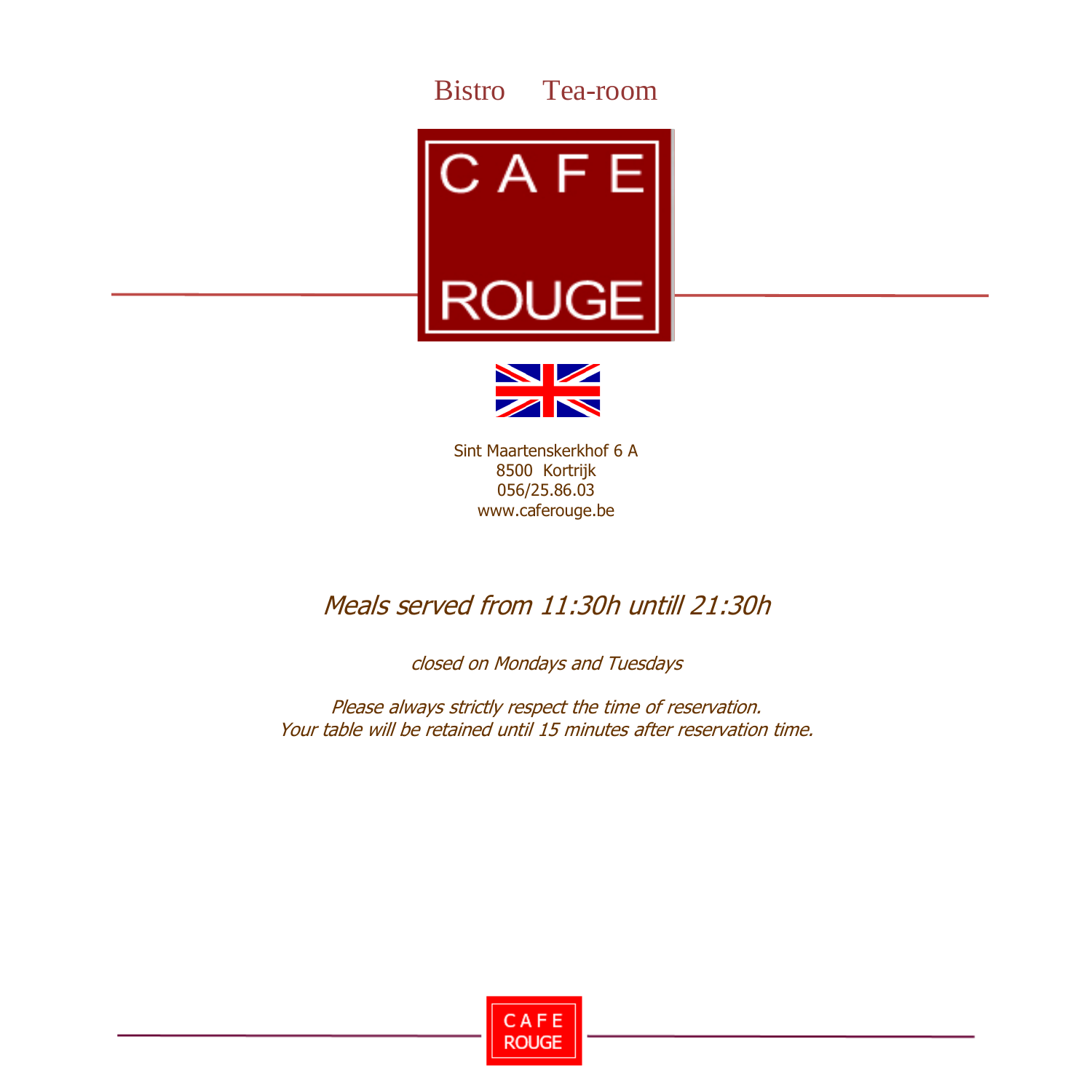# **BEERS**

| <b>DRAFT BEERS:</b>                   |            |
|---------------------------------------|------------|
| Stella Artois (25cl) 5,2%             | 2,80€      |
| Stella Artois (33cl) 5,2%             | 3,00€      |
| Brugse Zot 6%                         | 4,50 €     |
| <b>BEERS WITHOUT ALCOHOL:</b>         |            |
| Stella N.A.                           | $3,00 \in$ |
| Sportzot                              | 4,50 €     |
| <b>REGIONAL BEERS:</b>                |            |
| Omér 8,0%                             | 5,00 €     |
| Julia « The Birth » $5,7\%$           | 5,00 €     |
| Julia « Sunny Joy » $4,2\%$           | 5,00 €     |
| Triple LeFort 8,8%                    | 5,00 €     |
| Halsberg 8,5%                         | 5,00 €     |
| Martha Brown Eyes (strong dark) 12%   | 5,00 €     |
| Martha Guilty Pleasure (Rouge/red) 8% | 5,00 €     |
| <b>BOTTLED BEERS:</b>                 |            |
| Hoegaarden 4,9%                       | 3,50€      |
| Rodenbach 5,2%                        | 3,50€      |
| Kriek Lindemans 3,5%                  | 3,50€      |
| Vedett 5,2%                           | 4,00 €     |
| Kwaremont 6,6%                        | 4,50 €     |
| Leffe Blonde 6,6%                     | 4,50 €     |
| La Chouffe (Blonde)8%                 | 4,50 €     |
| Cornet 8,50 %                         | 5,00€      |
| Westmalle Trappist Trippel / 7,0%     | 5,00 €     |
| <b>Duvel 8,5%</b>                     | 5,00 €     |
| Chimay Blue 9%                        | 5,00 €     |
| Triple Karmeliet 8,4%                 | $5,00 \in$ |
| <b>Adriaen Brouwer Oaked 10%</b>      | 5,00€      |
| La Trappe (Trappiste Blonde) 6,5%     | 5,00€      |
| La Trappe Quadrupel 10%               | 5,00€      |
| St. Bernardus Triple 8%               | $5,00 \in$ |
| Orval 6,2%                            | $6,00 \in$ |

CAFE<br>ROUGE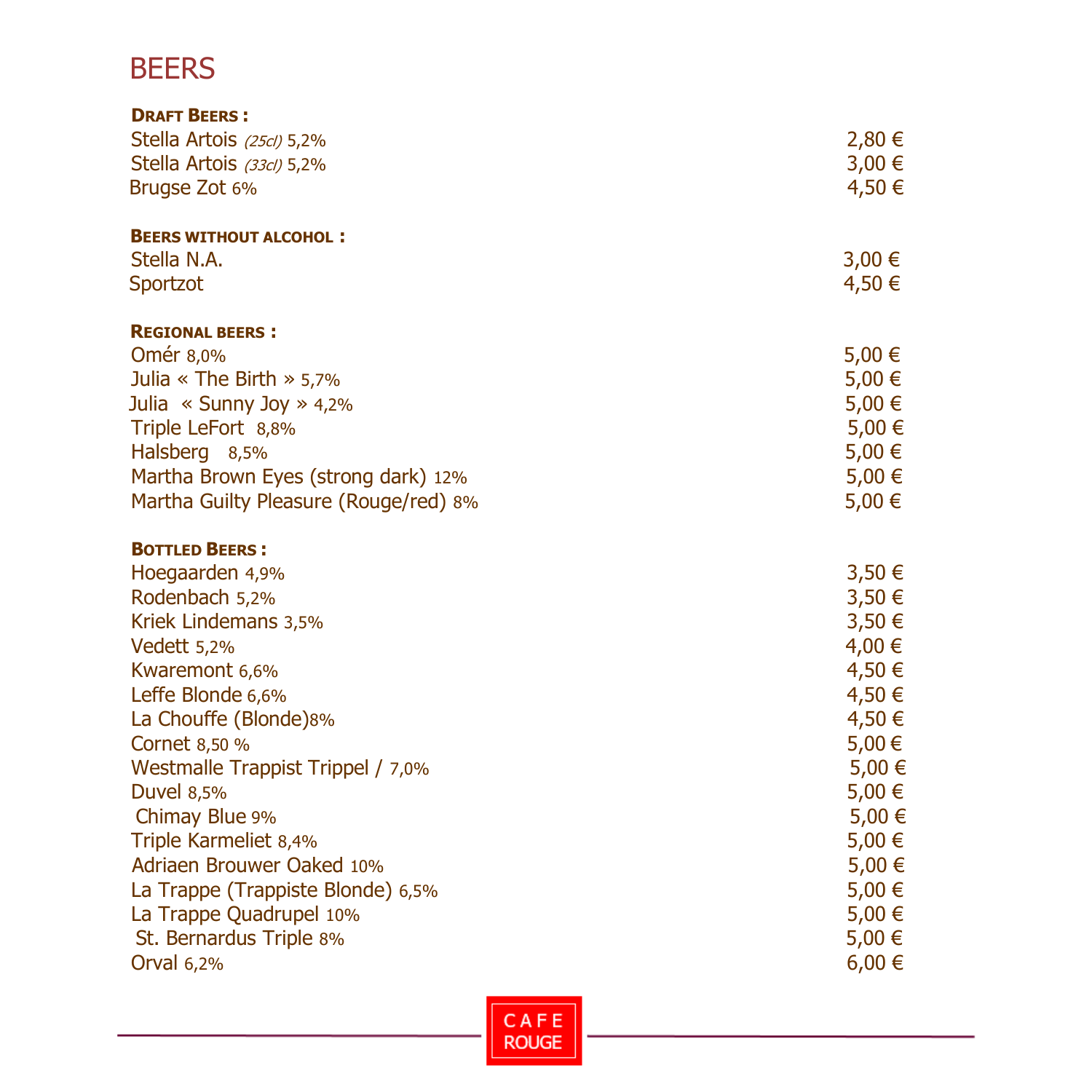## APERITIFS

| Coupe / 75 cl Champagne                                                | 12,00 €/ 60,00 € |
|------------------------------------------------------------------------|------------------|
| Coupe / 75 cl Cava                                                     | 7,00 €/ 35,00 €  |
| Aperitief "Maison" (Champagne, wild strawberry liqueur))               | 12,00 €          |
| Martini (white, red, Rosato)                                           | $6,50 \in$       |
| Martini Royal (+ Cava)                                                 | $8,00 \in$       |
| Negroni                                                                | 8,50 €           |
| Sherry / Porto Offley (white, red) / Pineau des Charentes (white, red) | 6,50€            |
| <b>Ricard</b>                                                          | 8,00 €           |
| Kirr / Kirr Royal                                                      | 6,50 €/12,50 €   |
| Aperol Spritz (Aperol, Cava, soda)                                     | 9,00 €           |
| Amalfi Spritz (Limoncello, Cava, soda)                                 | 10,50 €          |
| Pacific (alcohol free Ricard)                                          | 5,00 €           |
| Funny bitter (alcohol free Campari) + soft)                            | 7,50 €           |
| Picon (Cointreau, Picon, grenadine, white wine)                        | 10,00 €          |
| Campari $+$ soft                                                       | 9,50€            |
| Bacardi + soft                                                         | 10,00 €          |
| Bacardi Reserva + soft                                                 | 12,50 €          |
| Vodka Mary White (Ginger Ale Fever Tree)                               | 12,00 €          |
| Gordon Gin<br>(Schweppes Tonic)                                        | 10,50 €          |
| <b>Bombay Gin</b><br>(Schweppes Tonic)                                 | 12,00 €          |
| Hendrick's Gin<br>(Indian Fever Tree)                                  | 14,00 €          |
| Cockney's Gin<br>(Indian Fever Tree)                                   | 14,00 €          |
| Copperhead Gin (Elderflower Fever Tree)                                | 15,00 €          |
| <b>Blind Tiger Gin</b><br>(Indian Fever Tree)                          | 15,00 €          |
| Seedlip (alcohol free Gin) + (aromatic tonic)                          | 10,50 €          |
| Sangria avec fruit frais (white, red)                                  | 8,50 €           |
| Mocktails: Virgin Mojito, Virgin Mojiberry                             | 8,00 €           |

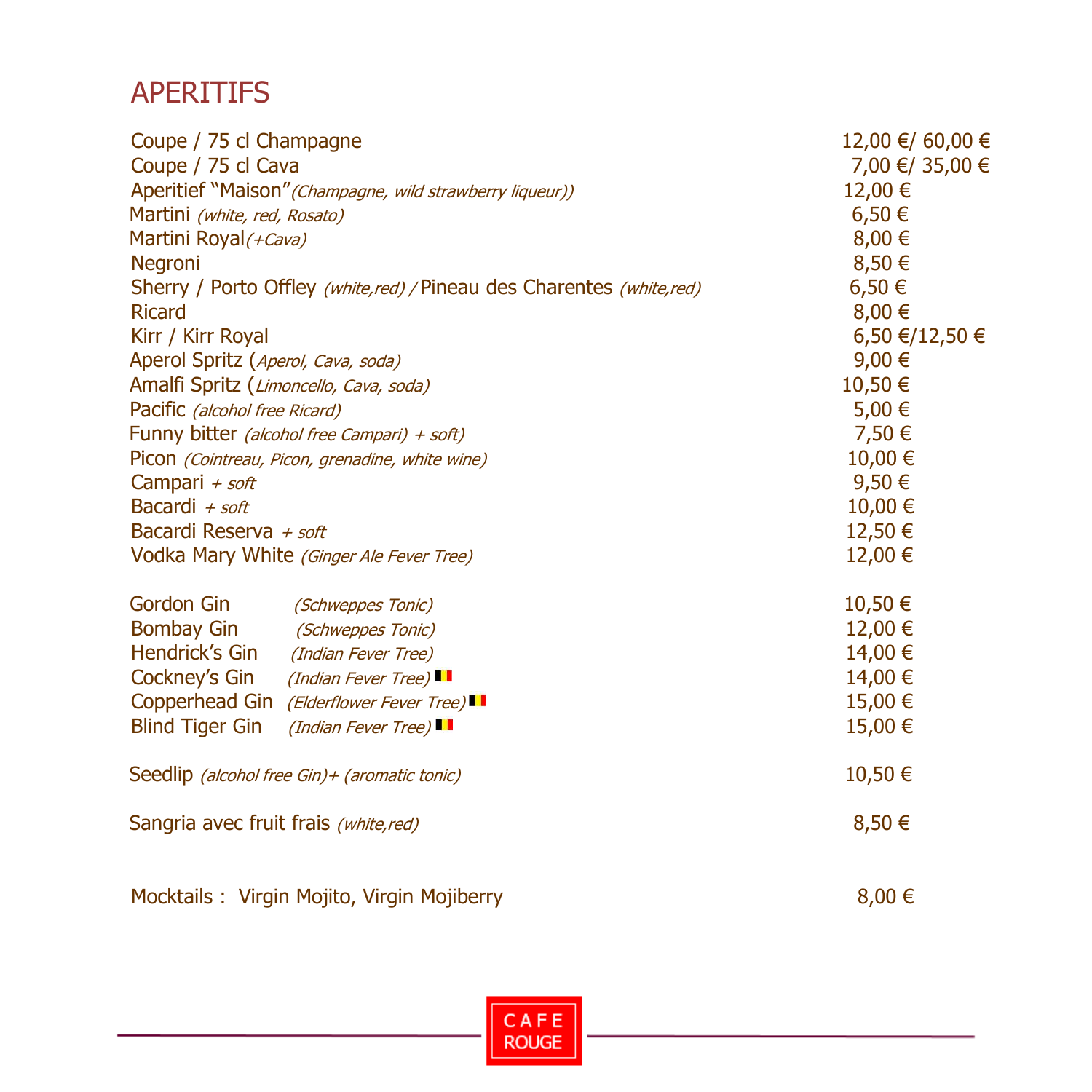# APPETIZERS

| Homemade mini spring roll by piece     | 2,00 €      |
|----------------------------------------|-------------|
| Tapas plate                            | 12,50 €     |
| Fried squid, tartare sauce             | $10,00 \in$ |
| Panko chicken, mango-curry sauce       | $10,00 \in$ |
| Goujonettes with salmon, tartare sauce | $12,50 \in$ |
| Mix of croquettes, cheese & shrimps    | $12,50 \in$ |

# COLD DRINKS

| 25 cl (Eaumega) still water / sparkling water                      | 2,50€      |
|--------------------------------------------------------------------|------------|
| $\frac{1}{2}$   (Eaumega) still water / sparkling water            | 5,00 €     |
| 75 cl (Eaumega) still water / sparkling water                      | 7,00 €     |
| Coca-Cola / zero                                                   | 2,80 €     |
| <b>Schweppes Tonic</b>                                             | 2,80 €     |
| Ice-Tea (Eaumega)                                                  | 2,80 €     |
| Fanta                                                              | 2,80 €     |
| Tönissteiner sinaas / citroen                                      | $3,00 \in$ |
| Appeltiser                                                         | $3,00 \in$ |
| Looza sinaas / appel                                               | $3,00 \in$ |
| Cécémel                                                            | $3,00 \in$ |
| Fresh orange / lemon juice                                         | 5,00 €     |
| Lemon Squash<br>(Fresh orange juice, fresh lemon juice, grenadine) | 5,50 €     |
|                                                                    |            |

# SMOOTHIES

| Berry Passion / Strawberry split / Mango Paradise | $8,00 \in$ |
|---------------------------------------------------|------------|
|---------------------------------------------------|------------|

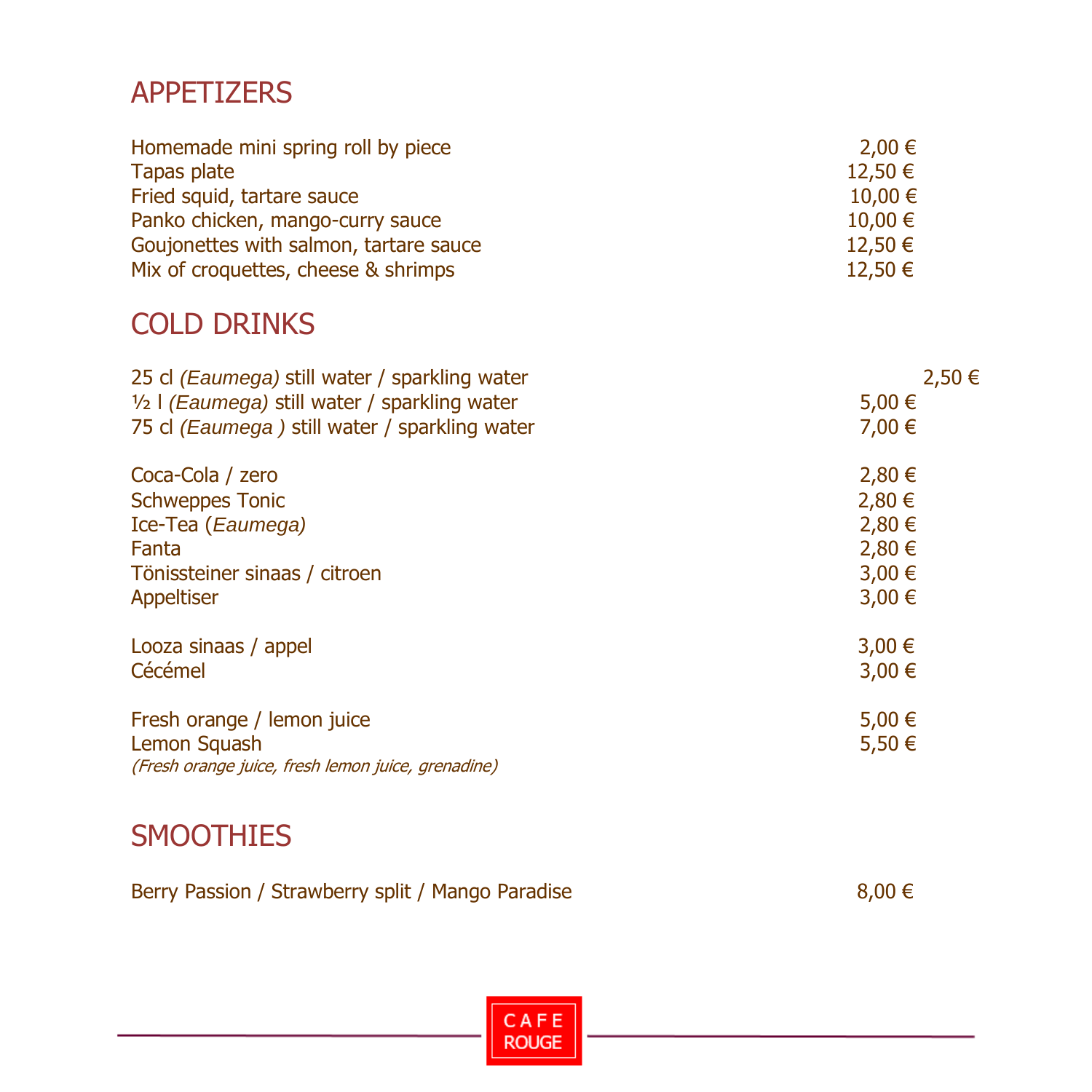# LUNCHDEAL 30,00 € **(par table, only at noon and not on Sunday)**

Tartare of King shrimps, grapefruit & dressing of yogurt and salmon eggs

Stuffed chicken breast, tomato & mozzarella, young vegetables

Lemoncake with Italian meringue **OR** coffee

#### Menu 37,50 € **(par table) (Last order menu at 21h)**

Tartare of King shrimps, grapefruit & dressing of yogurt and salmon eggs

Stuffed chicken breast, tomato & mozzarella, young vegetables

Lemoncake with Italian meringue

Coffee or tea

### **STARTERS**

| Soup of the day                                                          | 5,00 €          |
|--------------------------------------------------------------------------|-----------------|
| Cheese croquettes 1 or 2 pieces $\sqrt{\ }$                              | 7,00 € /12,00 € |
| Shrimp croquettes 1 or 2 pieces                                          | 9,00 € /16,00 € |
| Duo croquettes                                                           | 15,00 €         |
| Marinated burrata with truffle, parmesan and rucola                      | 15,00 €         |
| Grilled green asparagus, Parmesan & mousseline sauce with basil          | 17,00 €         |
| Asparagus Flemish style                                                  | 16,50 €         |
| Tartare of King shrimps, grapefruit & dressing of yogurt and salmon eggs | 15,00 €         |
| Carpaccio of beef with rucola, parmesan cheese, balsamic                 | 16,50 €         |
| Carpaccio of tuna 'sashimi AA', lime dressing                            | 19,00 €         |

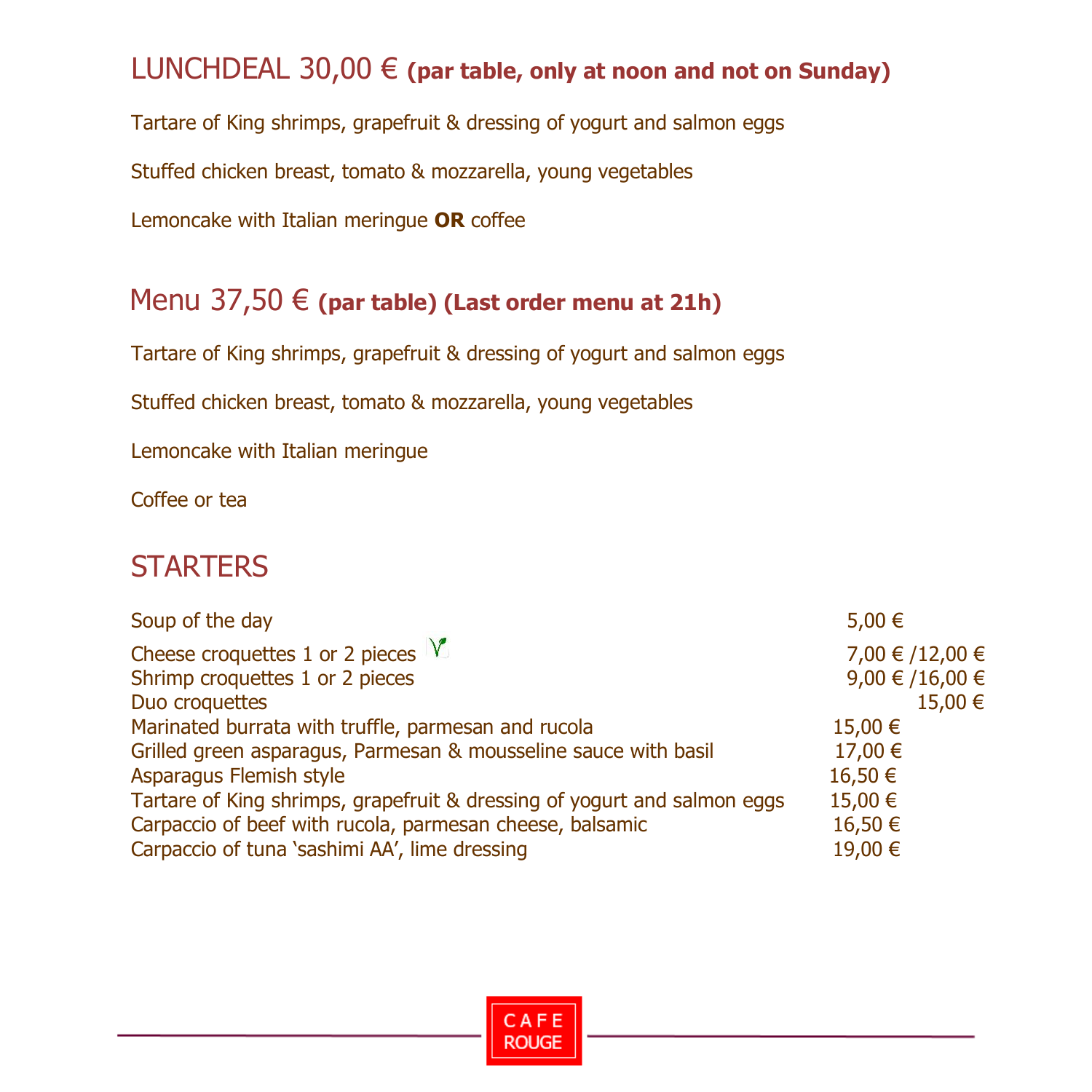# MAIN COURSES

| Salad with warm goat cheese (With bacon and apple)<br>Salad Nicoise (grilled tuna, anchois, olives, beans, red onion, lime)<br>Salad Terre & mer (smoked salmon, shrimps, burrata & bacon)<br>Tomato filled with shrimps                                                                                                   | 22,50 €<br>28,00 €<br>26,50€<br>30,00 €                          |
|----------------------------------------------------------------------------------------------------------------------------------------------------------------------------------------------------------------------------------------------------------------------------------------------------------------------------|------------------------------------------------------------------|
| Chicken fricassee<br>Chicken fricassee 'NEW STYLE' (asparagus & white pens)<br>Fish brochette with mashed potatoes & olive oil, green asparagus<br>Medaillions of monkfish, fennel & asparagus, cockles and curry<br>Linguini with pesto, Coppa, Parmesan<br>Stew of scampi with garlic & cream, mushrooms, grilled breads | 25,00 €<br>26,50 €<br>28,00 €<br>28,00 €<br>28,00 €<br>27,00 €   |
| Meatballs with tomatosauce & mushrooms (puree or French fries)<br>Americain maison, salad & French fries<br>Tenderloin (Greenlea New Zealand)                                                                                                                                                                              | 20,50 €<br>26,00 €<br>32,00 €                                    |
| Rib eye (Greenlea New Zealand)                                                                                                                                                                                                                                                                                             | 30,00 €                                                          |
| <b>SAUCES:</b> pepper cream, mushroom cream, béarnaise,                                                                                                                                                                                                                                                                    | 2,50€                                                            |
| <b>DESSERTS</b>                                                                                                                                                                                                                                                                                                            |                                                                  |
| Lemon cake with meringue<br>Crème brûlée vanille<br>Eton mess (whipped vanilla cream $-$ red fruits $-$ meringue)<br>Chocolate lava cake with vanilla cream<br>Panna cotta with chocolat, salsa of mango & passionfruit<br>Cheesecake with red fruits                                                                      | 10,00 €<br>10,00 €<br>10,00 €<br>$8,50 \in$<br>10,00 €<br>8,50 € |
| FOR THE LITTLE ONES<br>Cheese croquette (1 piece)<br>Shrimp croquette (1 piece)<br>Chicken filet with apple puree & chips<br>Tenderloin with chips (Sauce +2,50 $\epsilon$ )                                                                                                                                               | 7,00 €<br>9,00 €<br>14,50 €<br>22,50 €                           |

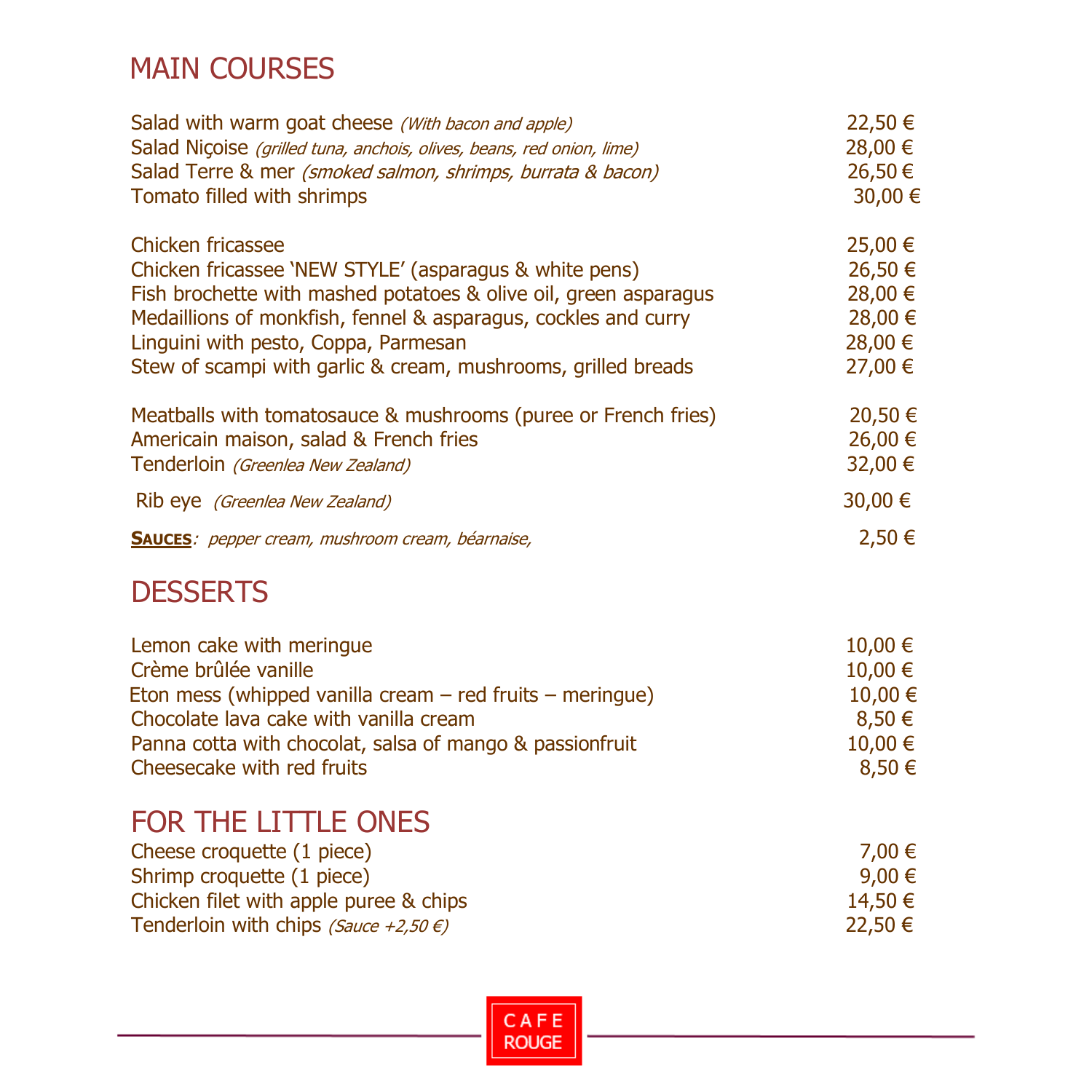### HOUSE WINE

White : Les Romains (Chardonnay – Viognier) Sweet white wine : Domaine de Pajot Noisette (BIO) Red : Les Voiles Latines (Syrah – Grenache) Rosé : Côtes de Provence Kennel

| <b>Glass</b>  | 5,50 €      |
|---------------|-------------|
| 1/4 Pichet    | $10,00 \in$ |
| $1/2$ Carafe  | 18,00 €     |
| <b>Bottle</b> | 25,00 €     |

#### ROSE WINES



| Côtes de Provence Kennel     | 25,00 € |
|------------------------------|---------|
| Provence Ch. Du Rouet '1840' | 32,00 € |

**Feel free to ask one of our waiters for our extensive wine list.**

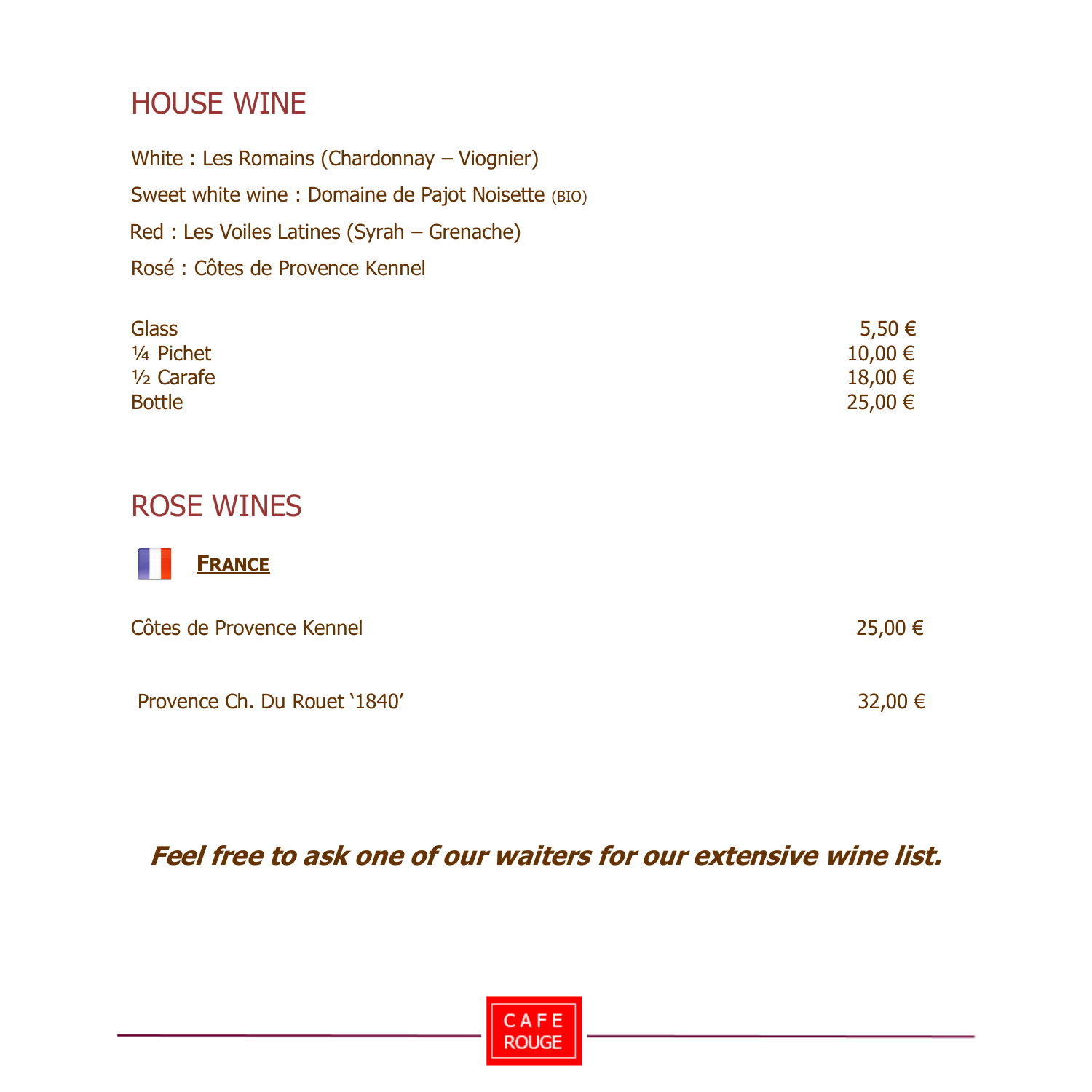# WHITE WINES



| <b>BORDEAUX</b> : Elise 'Le Blanc du Château Le Pey' |                                                  |          |                      | 49,00 € |                    |
|------------------------------------------------------|--------------------------------------------------|----------|----------------------|---------|--------------------|
| LOIRE :                                              | <b>Pouilly Fumé Domaine Cailbourdin</b>          |          | 75,00 cl<br>37,50 cl |         | 45,00 €<br>30,00 € |
| <b>BOURGOGNE:</b>                                    | <b>Petit Chablis Sycomore</b>                    |          |                      |         | 43,00 €            |
|                                                      | Chablis Pommier 75,00 cl                         | 37,50 cl |                      |         | 56,00 €<br>28,00 € |
|                                                      | Saint - Véran Domaine Leonardi                   |          |                      |         | 46,50€             |
|                                                      | <b>Pouilly Fuissé Domaine Thibert</b>            |          |                      |         | 64,00€             |
| <b>ITALY</b>                                         |                                                  |          |                      |         |                    |
| <b>SICILIË:</b> Gurgo Grillo Monte Major             |                                                  |          |                      | 28,00 € |                    |
|                                                      | <b>ABRUZZO: Orsetto Oro, IGT Terre de Chieti</b> |          |                      |         | 32,00 €            |
|                                                      | <b>PORTUGAL</b>                                  |          |                      |         |                    |

| <b>PENINSULA DE SETUBAL : Bacalhôa (chardonnay)</b> |  | 39,50 € |
|-----------------------------------------------------|--|---------|
|-----------------------------------------------------|--|---------|

**Feel free to ask one of our waiters for our extensive wine list.**

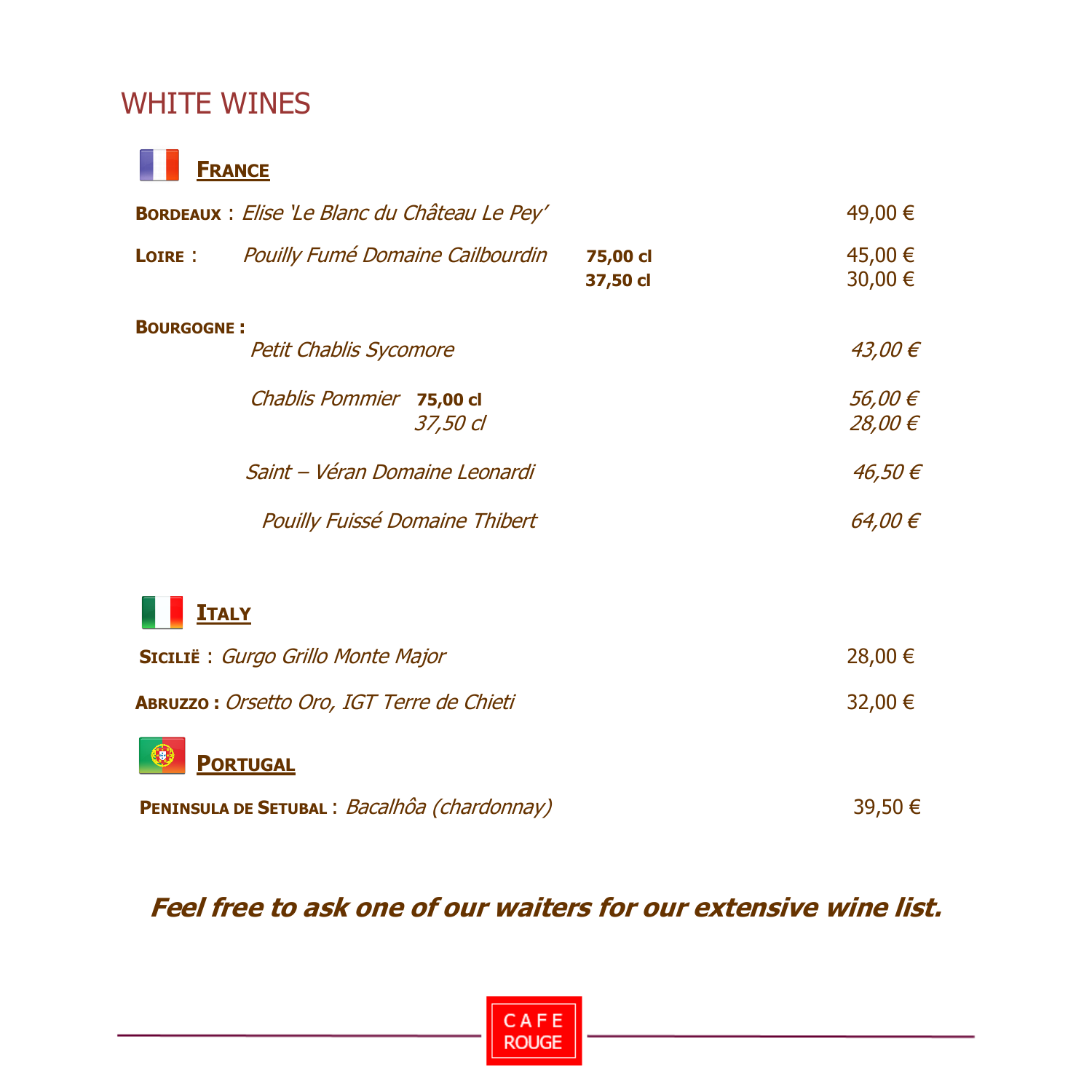# RED WINES



| <b>FRONSAC:</b>                                       | Château Moulin Haut Villars                             |                      |                    |
|-------------------------------------------------------|---------------------------------------------------------|----------------------|--------------------|
| Château Pascaud Réserve Supérieur<br><b>BORDEAUX:</b> |                                                         |                      | 35,50 €            |
| <b>COTES DU RHONE:</b>                                | Rasteau Côtes du Rhône Villages                         |                      | 35,50 €            |
|                                                       | LALANDE-DE-POMEROL : Château de la Commanderie 75,00 cl | 37,50 cl             | 51,00 €<br>28,50 € |
|                                                       | <b>ST. EMILION GRAND CRU: Château Croque Michotte</b>   | 75,00 cl<br>37,50 cl | 74,00 €<br>40,00 € |
| <b>SPAIN</b>                                          |                                                         |                      |                    |
| Macho Man<br><b>JUMILLA:</b>                          |                                                         |                      | 47,00 €            |
| <u>ITALY</u>                                          |                                                         |                      |                    |
|                                                       | SICILIË: Gurgo Nero D'Avola Syrah Monte Major           |                      | 28,00 €            |
| TOSCANE: Poggio Badiola Mazzei                        |                                                         |                      | 36,50 €            |
|                                                       |                                                         |                      |                    |



**BEIRA INTERIOR** : Quinta dos Termos Tinto 27,00 €

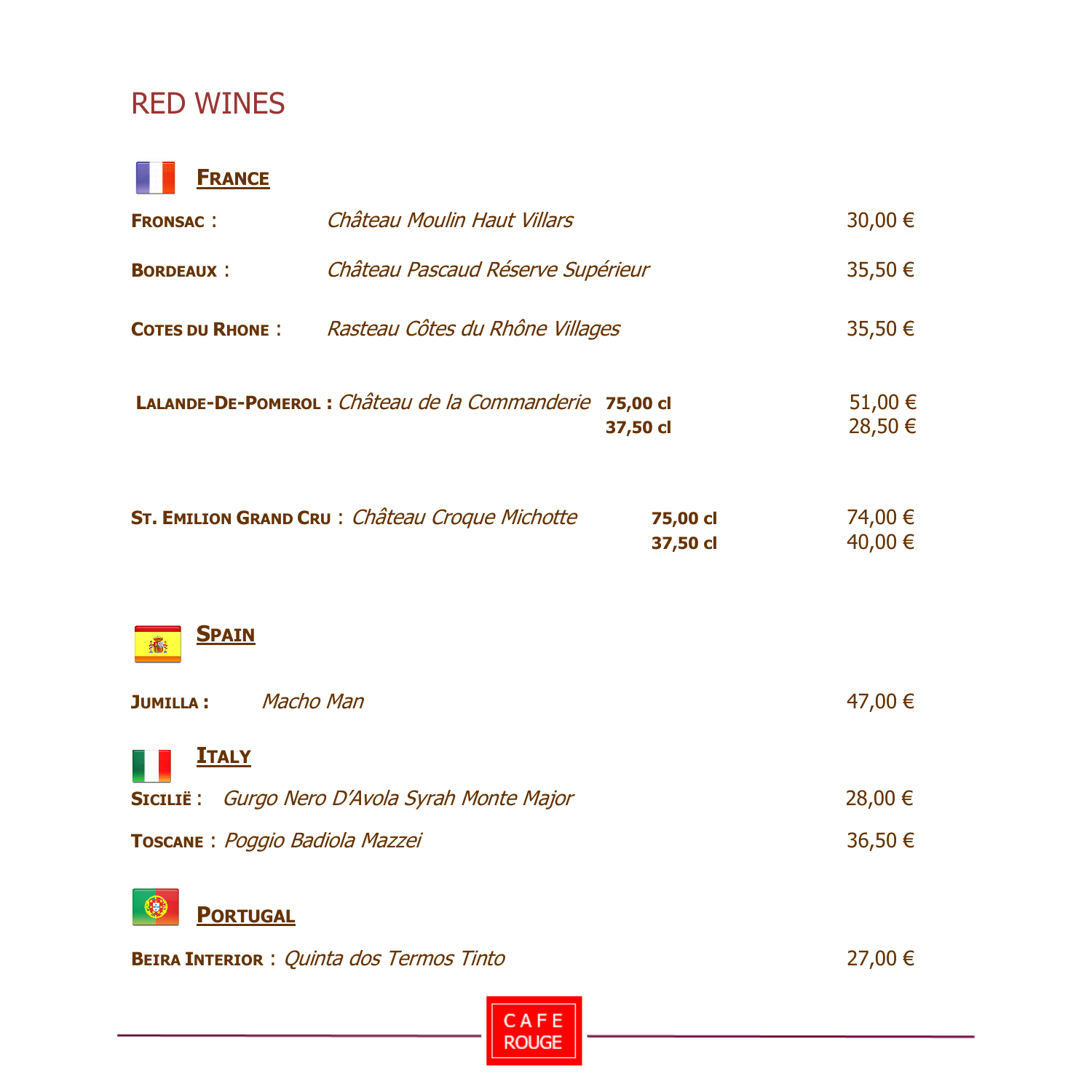# HOT DRINKS

Our coffee – Viva SARA – is a full coffee with powerfull aftertaste.

| <b>Espresso:</b> a small but strong tasting cup of coffee                | $3,00 \in$ |
|--------------------------------------------------------------------------|------------|
| Lungo coffee : standard Flemish coffee                                   | $3,00 \in$ |
| Décaf                                                                    | 3,20€      |
| Cappuccino <i>(cream or milk froth)</i>                                  | 3,50€      |
| Doppio: double espresso                                                  | 3,50€      |
| Latte Macchiato                                                          | 4,50 €     |
| Latte Macchiato with caramel syrup                                       | 5,00 €     |
| Hot chocolate milk (cécémel)                                             | 3,00€      |
| Hot chocolate milk (cécémel) with cream                                  | 4,00 €     |
| Hot chocolate milk "Callebaut"<br>(Dark / Milk)                          | 4,50 €     |
| Glühwein                                                                 | 7,50 €     |
| Sweet treat plate<br>(Sweet treat plates are served between 14h30 - 18h) | $8,00 \in$ |
| <b>COFFEE SPECIALTIES</b>                                                |            |
| Irish coffee (Whisky)                                                    | 10,00 €    |
| French coffee (Cognac)                                                   | 10,00 €    |
| Italian coffee (Amaretto)                                                | 10,00 €    |

Paris coffee (Grand Marnier) 10,00  $\epsilon$ Baileys Coffee (Baileys) 10,00 €

#### **! Please do not move tables on the terras !**

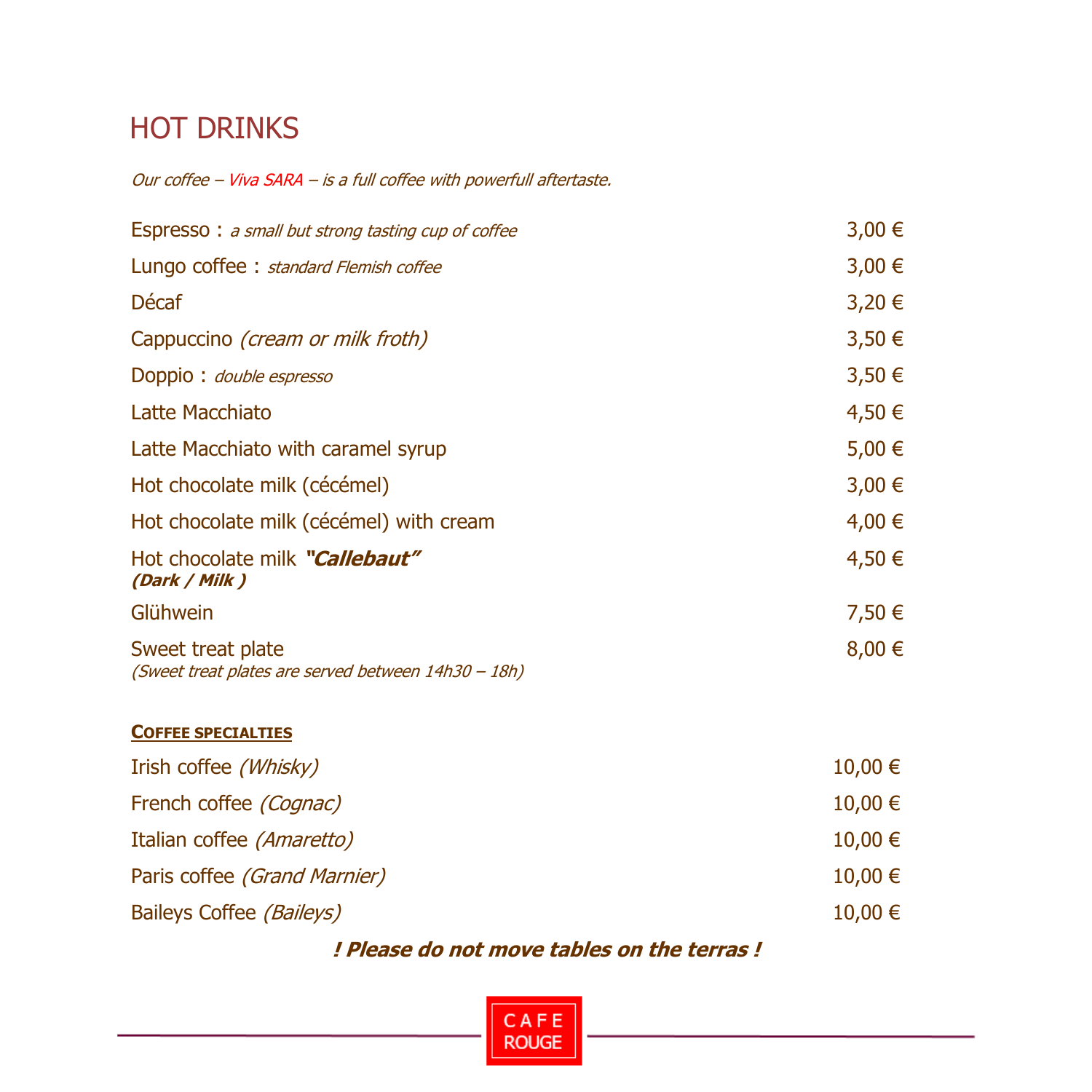TEA MENU(Fresh loose tea)

#### **CLASSIC BLACK TEA (VIVA SARA)**

| <b>Darjeeling TGFOP</b><br>Fine, powerful Himalaya tea with the rare taste of muscat.<br>Delicious after the meal or in the early afternoon. | 3,50€  |
|----------------------------------------------------------------------------------------------------------------------------------------------|--------|
| <b>Kenya GFOP Kaproret</b><br>A fine leaf tea with fresh, golden taste.                                                                      | 3,50 € |
| <b>GREEN TEA (VIVA SARA)</b>                                                                                                                 |        |
| Japan Bancha<br>Typical large leaves with fine, sharp aroma. Low concentration of caffeine.                                                  | 3,50 € |
| <b>Korea FOP</b><br>Originating from the 'camillia-sinensis plant', which results in a shiny green infusion.                                 | 3,50€  |
| <b>AROMA TEA (VIVA SARA)</b>                                                                                                                 |        |
| Lemon tea<br>Flavoured black Ceylon/China tea with lemon zest.                                                                               | 3,50€  |
| <b>Chinese jasmin tea</b><br>Exotic green tea with wide leaves from China, flavoured with jasmin flowers.                                    | 3,50€  |
| <b>Early Grey Blue Flower</b><br>Classic black tea with firm body, supplemented with bergamot and blue cherry blossom.                       | 3,50€  |

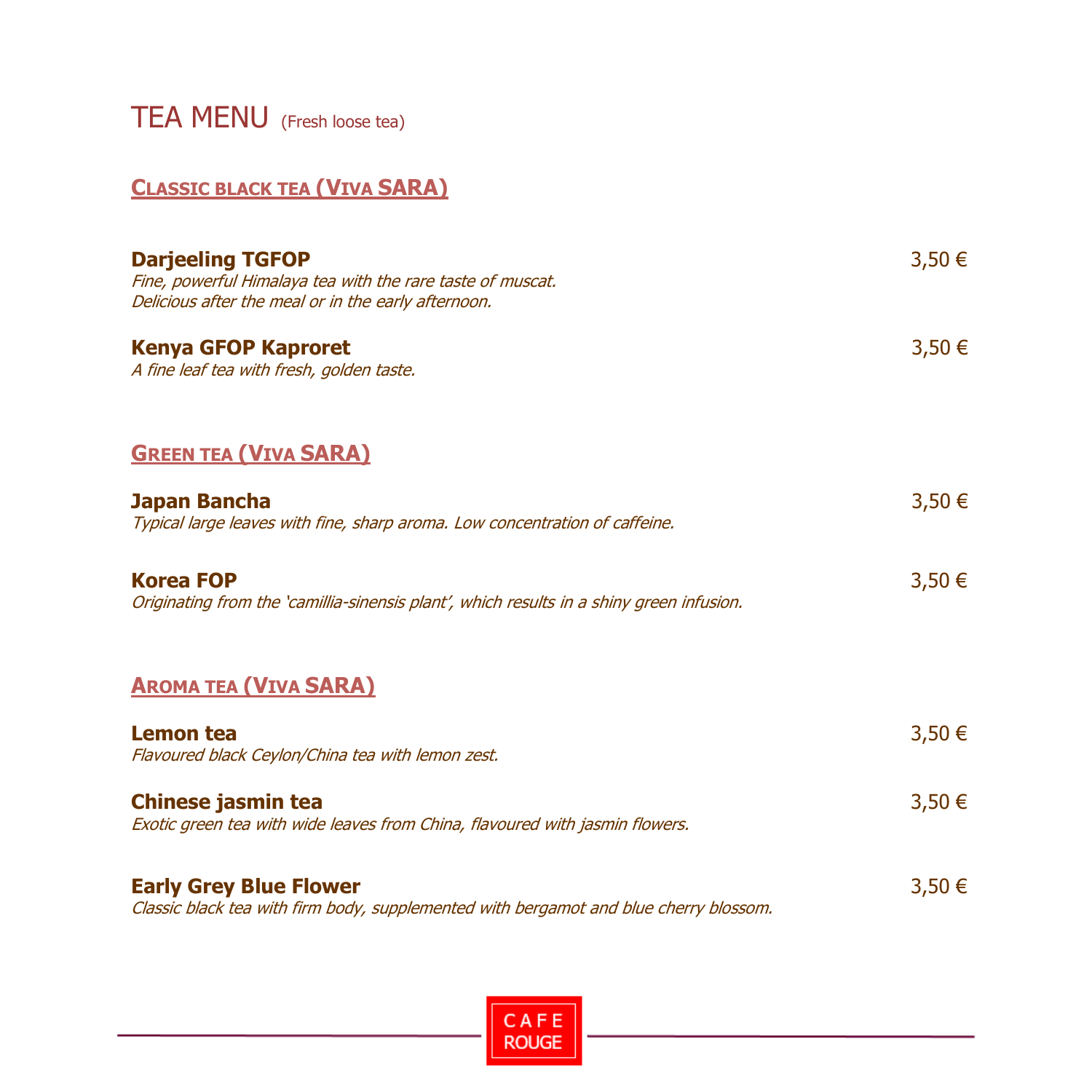#### **HERBAL TEA(VIVA SARA)**

| <b>Mint</b><br>Helps digestion, fights insomnia and nervousness.                                                                        | 3,50 €     |
|-----------------------------------------------------------------------------------------------------------------------------------------|------------|
| <b>Chamomile</b><br>Helps digestion, soothes stomach and intestines<br>Disorders, fights head aches and fever.                          | 3,50 €     |
| <b>Rosehip</b><br>The result of wild roses: high dose of Vitamin C, fights the flu and tiredness.                                       | $3,50 \in$ |
| <b>FRUITY TEA (VIVA SARA)</b>                                                                                                           |            |
| <b>Oma's Garden</b><br>A colourful mix of various fruits and berries, as found in grandmother's garden.                                 | 3,50€      |
| Ingredients: elderberries, rosehip, apple, blackberries, strawberries and raspberries.                                                  |            |
| <b>Mademoiselle</b><br>Delightful feeling of spring. Mix of clear,<br>colourful flowers and fruit with the tasty aroma of strawberries. | 4,00 €     |
| Ingredients: hibiscus, preserved pieces of pineapple and mango, raisins, sunflower blossom                                              |            |
| and natural aromas.                                                                                                                     |            |
| <b>Shiny White</b><br>Fruity, creamy peach taste.                                                                                       | 4,00 €     |
| Ingredients: apple, hibiscus, pinda oil, coco chops, jasmin flowers, white cornflowers,<br>camomille, white rosebuds.                   |            |

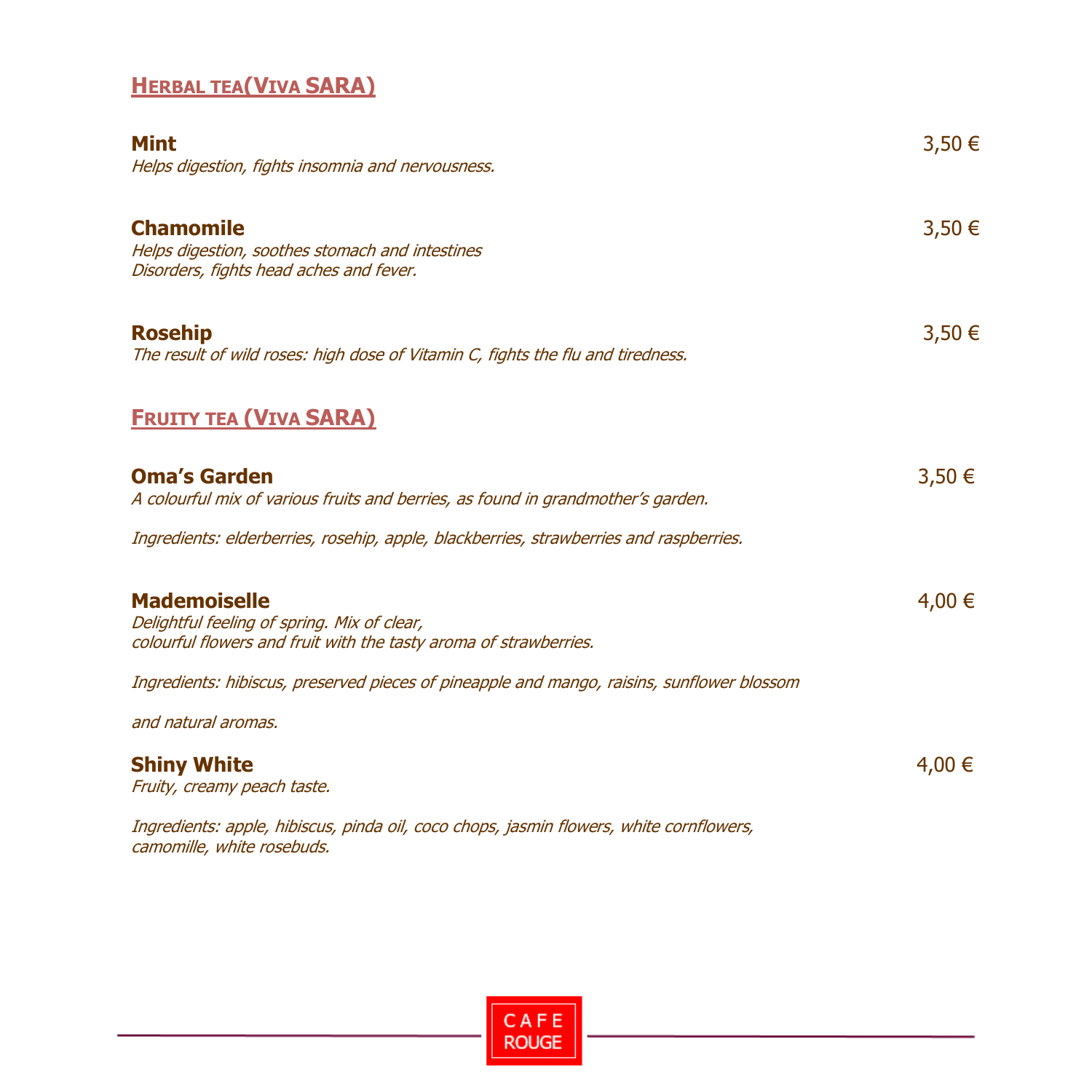#### HOMEMADE ICE CREAM

| 8,50 €  |
|---------|
| 8,50€   |
| 8,50€   |
| 9,00 €  |
| 9,00 €  |
| 9,00 €  |
| 9,50 €  |
| 10,00 € |
| 10,50 € |
| 10,50 € |
|         |

# FRESH PANCAKES (from 14h30 untill 18h)

| Butter & sugar                                       | 5,00 €      |
|------------------------------------------------------|-------------|
| Jam / Whipped cream                                  | $6,00 \in$  |
| Hot chocolate sauce                                  | $6,00 \in$  |
| Ice cream                                            | $6,00 \in$  |
| <b>Nutella</b>                                       | $6,50 \in$  |
| Ice cream & hot chocolate sauce                      | 7,00 €      |
| Fresh fruit                                          | 9,00 €      |
| Fresh fruit & ice cream                              | 10,00 €     |
| Strawberries (seasonal)                              | 10,00 €     |
| Strawberries & ice cream                             | 11,00 €     |
| Advocaat                                             | 8,00€       |
| Advocaat & ice cream                                 | 9,50 €      |
| Banana & hot chocolate sauce                         | $10,00 \in$ |
| Banana & ice cream                                   | 10,00 €     |
| Banana, hot chocolate sauce & ice cream              | $11,00 \in$ |
| Pancake for kids                                     | 4,00 €      |
| FOR THE TINY TOTS                                    |             |
| Mini ice cream (2 scoops – vanilla and/or chocolate) | $6,00 \in$  |
| Mini 'Dame Blanche'                                  | 7,00 €      |
| Mini 'Dame Noire'                                    | 7,00 €      |
| Ice cream with fresh fruit                           | $8,00 \in$  |
| Ice cream with strawberries (season)                 | 8,00 €      |
|                                                      |             |

CAFE **ROUGE**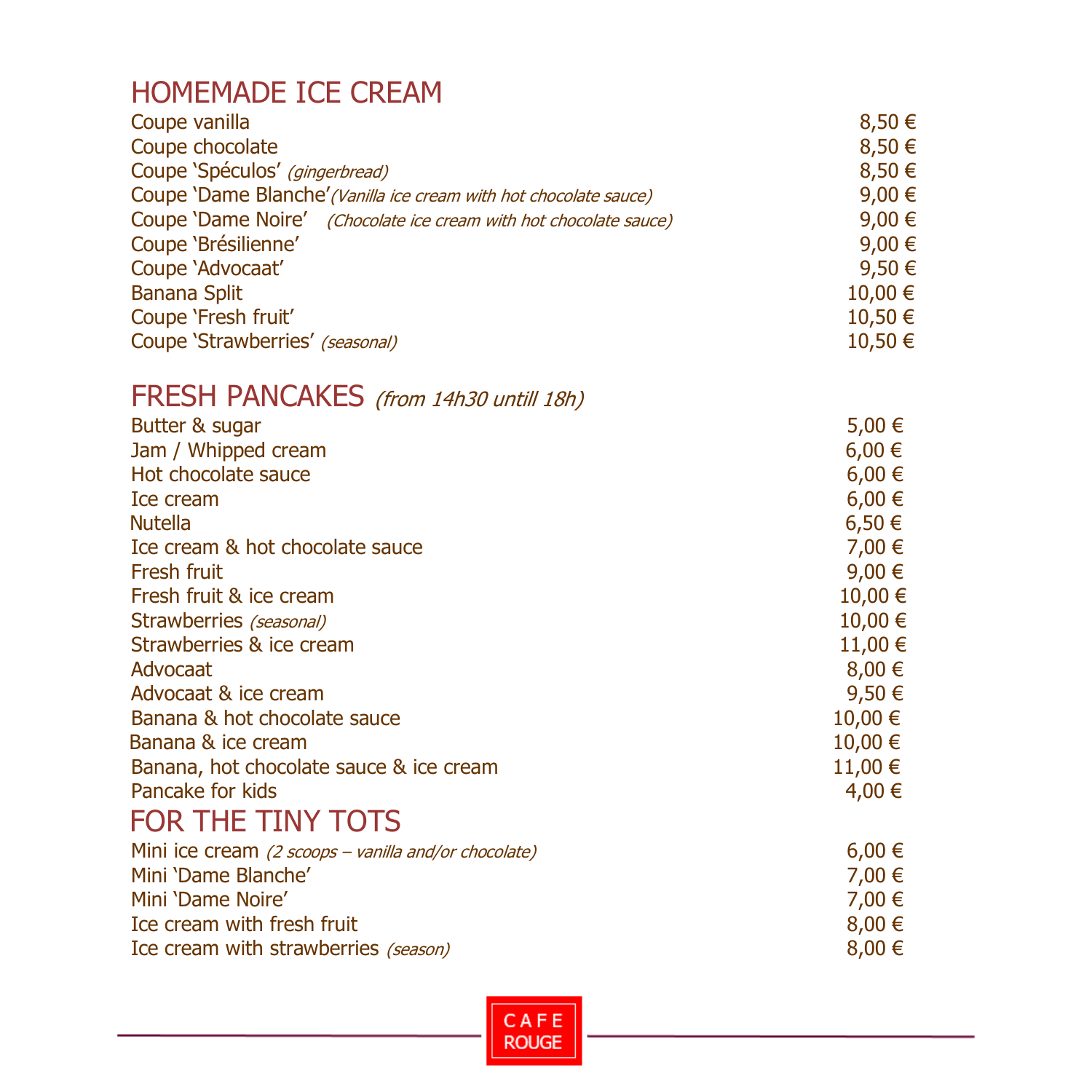# DIGESTIVES

| <b>WHISKY</b>   | William Lawson / J&B<br>Glenfiddich / Chivas Regal<br><b>Jack Daniel's</b>                                                            | $8,00 \in$<br>9,00 €<br>9,00 €                               |
|-----------------|---------------------------------------------------------------------------------------------------------------------------------------|--------------------------------------------------------------|
| <b>JENEVER</b>  | Old & young                                                                                                                           | 5,00 €                                                       |
| <b>COGNAC</b>   | Cognac Otard<br>Cognac Rémy Martin v.s.o.p.                                                                                           | $8,00 \in$<br>9,00 €                                         |
| <b>CALVADOS</b> | <b>BOULARD</b>                                                                                                                        | 9,00€                                                        |
| <b>LIQUEURS</b> | Limoncello (Schweppes Tonic + 2,50 €)<br><b>Baileys</b><br>Amaretto Di Saronne<br><b>Grand Marnier</b><br>Cointreau<br><b>Sambuca</b> | $6,00 \in$<br>8,00 €<br>8,00 €<br>8,00 €<br>8,00 €<br>8,00 € |
| EAU DE VIE      | <b>Poire Williams</b>                                                                                                                 | $8,00 \in$                                                   |